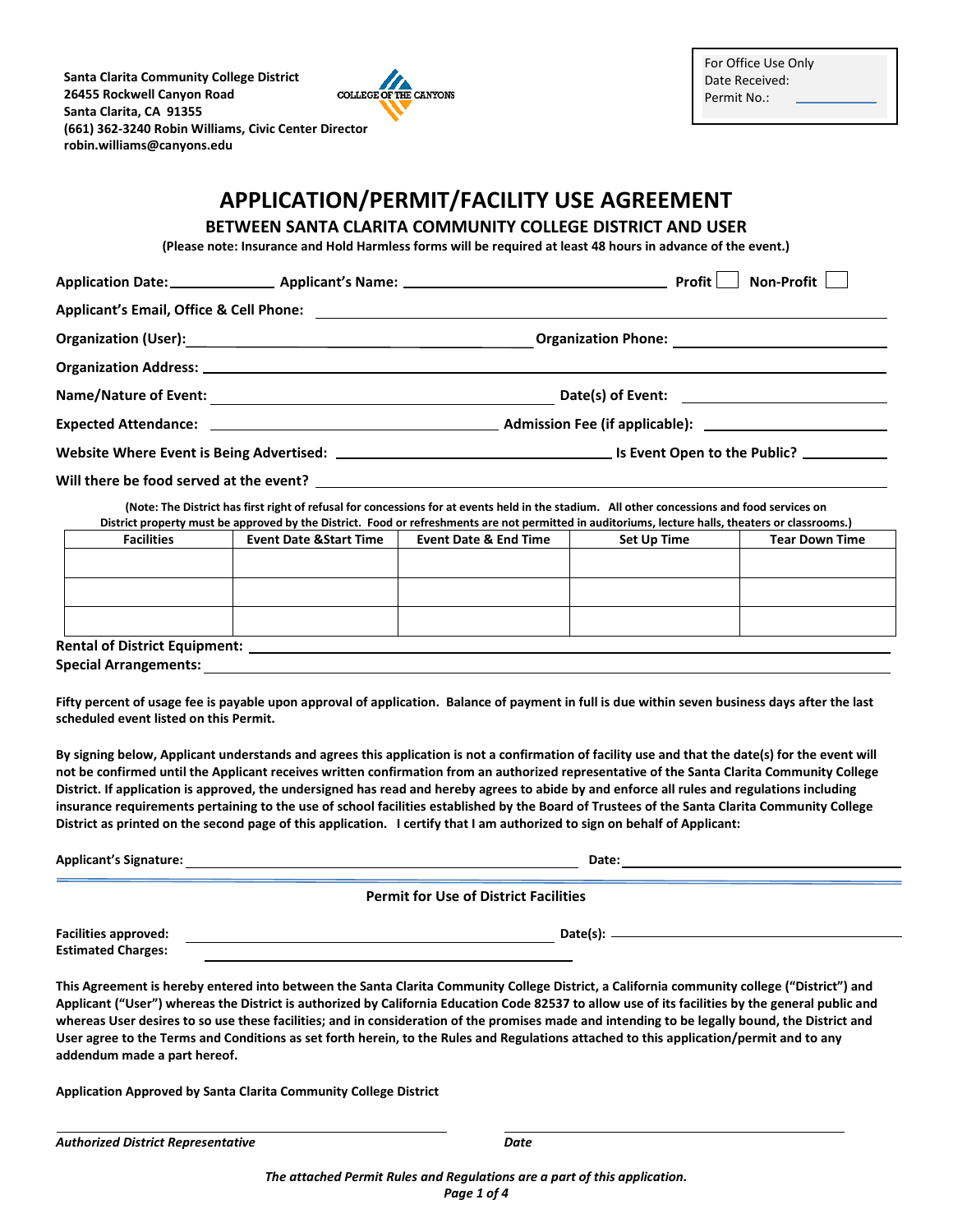# PERMIT RULES AND REGULATIONS

## *General Conditions*

It is understood that these permit rules and regulations are a part of the Facility Use Agreement between the District and the User.

The District assumes no liability or responsibility for any personal property of User or of its employees, agents, representatives, guests or invitees brought on the premises during the term of this Agreement.

User agrees that in the event this permit is canceled by User or due to User's failure to meet agreement requirements, refunds will be at the discretion of the District.

Any change to this Permit shall be made in writing at least five working days prior to the date of event and is subject to District approval.

Use and occupancy of District property shall be primarily for public District purposes. Authorized use or occupancy of the property for other than public District purposes shall be secondary and subordinate to this primary purpose. Public use of District property shall not interfere with scheduled instructional programs or other activities of the District on behalf of students. (Board Policy 6700)

Permission to use facilities will be granted only for the current semester unless and until the needs for instructional purposes for the following semester have been previously determined.

The District reserves the right to deny any facility use that it deems inappropriate use of the District campus.

The District may require to be furnished, reasonably in advance, with a complete program, with copies of all talks and addresses and scripts of any entertainment proposed to be given on District property. If such copy reasonably demonstrates that the program will be in violation of the law or of these rules or be deemed in appropriate use of the District campus, the proposed use shall not be permitted.

A District employee shall be on duty for each event that shall open and lock doors and ensure equipment is working. The District is not responsible for setting up User equipment unless prior arrangements have been made. District employees, including additional security, used by the User must be paid for by the User using the facility at the District established rate of pay. The District will bill for the amount due to services rendered and facility usage. Payments are to be made directly to the District.

Tennis court facilities will be limited to use for tennis only. The User shall comply with Title IX regulations.

#### *Insurance Requirements*

User agrees to maintain, in full force and effect, at User's expense, the following insurance coverages from an admitted carrier in the State of California with a Best Rating of A-VII or higher: (i) Commercial General Liability insurance naming District and the District's Board of Trustees as an Additional Insured, with limits of not less than One Million Dollars (\$1,000,000) including bodily injury, broad form property damage and blanket contractual liability, written on an "occurrence" basis; (ii) Employer's Liability with limits of not less than One Million Dollars (\$1,000,000) per occurrence; (iii) Workers' Compensation insurance as required by statutory insurance requirement of the State of California covering all User personnel on the District's premises during the term of the Facility Use whether said personnel are employed by the User or supplied by persons or entities other than the district, and (iv) automobile liability covering all owned, non-owned and hired vehicles with combined single limit for bodily injury and/or property damage of not less than One Million Dollars (\$1,000,000).

**User agrees to name the Santa Clarita Community College District, College of the Canyons Foundation, District's Board of Trustees, its officers, agents and employees as Additional Insured under its policy(ies). The Certificate(s) of Insurance shall provide thirty (30) days prior written notice of cancellation.** 

**User shall deliver Certificate(s) of Insurance along with a copy of the Additional Insured Enforcement at least 48 hours in advance of the facility use or the facility permit will automatically be canceled.** 

#### *Release, Indemnification and Hold Harmless*

User agrees to indemnify, defend, and hold harmless District, its affiliates, subsidiaries, authorized representatives, directors, officers, agents, and employees against all liability for any costs, damages, judgments, awards, expenses, fines, penalties, attorneys' fees, or other claims for damages in connection with any suit, complaint, charge, proceeding, or action of any kind arising out of the use of the Facility by User made or suffered by any person or entity, including, but not limited to, any person attending an User event, any person using the Facility at the direction of the User (including User employees, guests or third parties hired by User to perform any activity on or around the Facility), or the District. This duty to defend and indemnify includes, but not limited to, any liability for damages related to (1) death or bodily injury to any person while using, attending, or traveling to or from, the Facility for any User event regardless of the claimed cause of the death or injury; (2) injury to, loss or theft of property incurred during, or as the result of, the use of the Facility by the User regardless of the claimed cause of the loss; (3) any failure or alleged failure by the User or any attendee of an User event to comply with any provision of law applicable to the Facility, (4) any failure or alleged failure of the User to meet its obligations and responsibilities as set forth in this Agreement or (5) any other loss, damage or expense arising under either (1), (2), (3) or (4) above, sustained by the User, the District, or any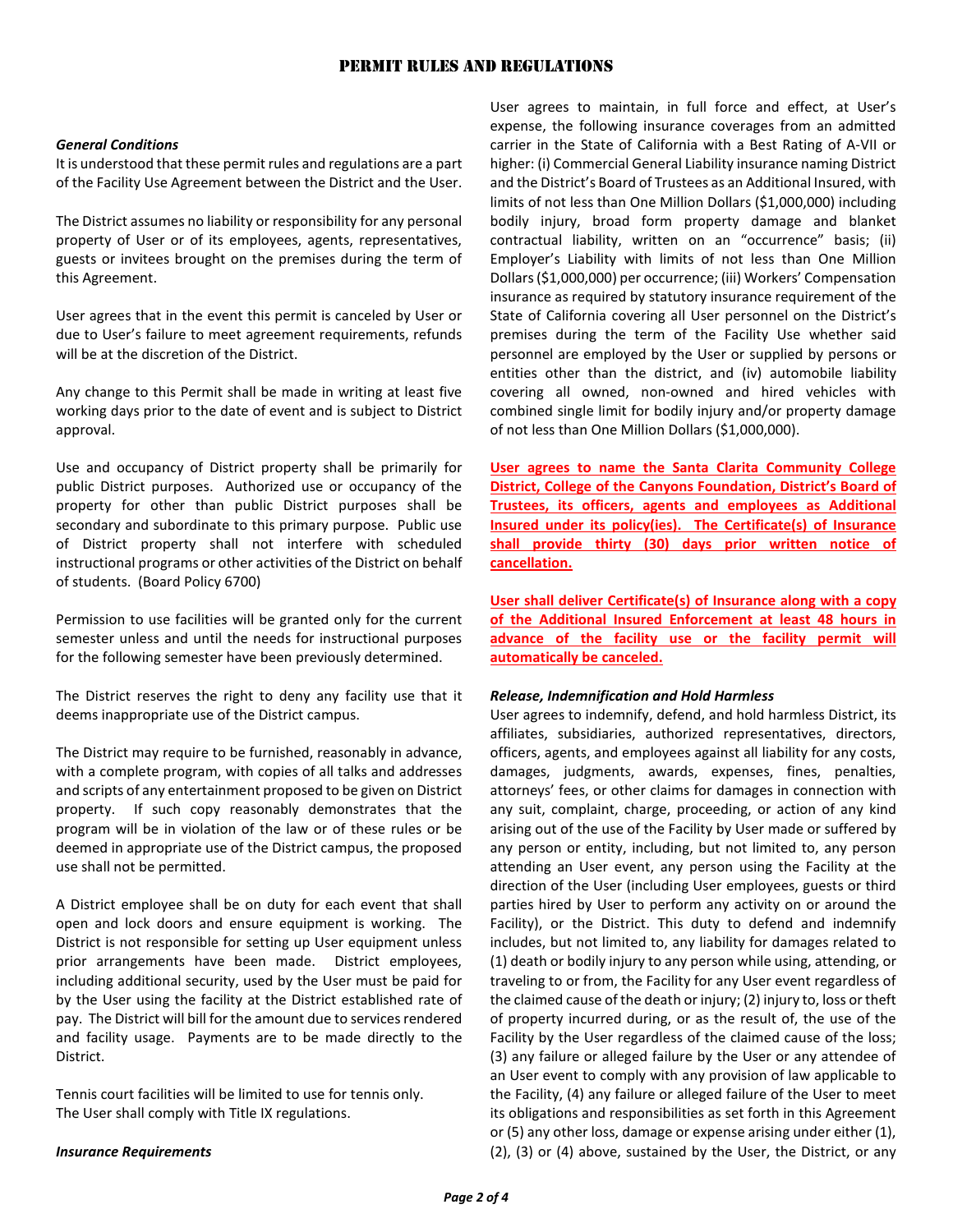# PERMIT RULES AND REGULATIONS

person or entity entering the Facility to attend a User event conducted pursuant to this Agreement, except for liability resulting from the sole negligence of the District. User is solely responsible for ensuring the Facility is sufficient for the event(s) it conducts pursuant to this Agreement and shall indemnify and hold the District harmless for any claim or damage arising from any allegation that the Facilities are insufficient or non-compliant with any applicable regulation or law as the result of any event conducted by User pursuant to this Agreement. This hold harmless and indemnification includes, but is not limited to, compensatory damages, punitive damages, regulatory fines and penalties, and extra-contractual liability.

# *Conduct*

When a request for use of District facilities is made by any organization, the responsible person will be required to see to it that the rules and regulations of the Board of Trustees and other applicable laws are adhered to. In the event of failure of the applicant to adhere to these rules and regulations, future request for use of District may be denied.

No alcoholic beverages, intoxicants, controlled substances or tobacco in any form shall be brought onto the property of the District. Persons under the influence of alcohol, intoxicants, or controlled substances shall be denied participation in any activity. (Board Policy 6700)

# *Equipment Usage*

District-owned equipment, materials or supplies of any nature that are not a part of the approved permit are off limits to Users.

All additional property and/or equipment not owned by the District, but provided or rented by User must meet applicable city, county, state and federal safety requirements.

User shall not be permitted to remove or displace furniture or apparatus (including but not limited to lights, curtains, ceiling pieces, etc.) except with permission and under the supervision of District representatives in charge.

#### *Facility Capacity & Fire Regulations*

At no time shall there be more persons admitted to any room or facility than the legal seating capacity will accommodate.

Flammable decorations, including stage scenery, shall be fire resistant or flame proofed in accordance with the requirements of the State Health & Safety Code. No device which produces flames, sparks, smoke or explosions shall be used in any District facility. The use of any material or device which constitutes a fire hazard is expressly prohibited. Fireworks are strictly prohibited.

# *Safety*

All decorative materials, including but not limited to draperies hangings, curtains, and drops shall be made or treated wit flame-retardant processes approved by the State Fire Marshall.

The User at all times during the use and occupancy of the premises shall thoroughly comply with all ordinances, laws and regulations. Any use contrary to or in violation of any law, rule or regulation shall be grounds for cancellation of the permit and removal of the User from the District property and shall bar such User from further use thereof.

If at any time the District deems that the User's use of the facility is unsafe, disruptive or not in the best interest of the public, the Vice President, Facilities, or designee, reserves the right to shut down the event immediately and enforce all cancellation rights.

The District may require security personnel as a condition of use whenever it is deemed to be in the District's best interests.

Injuries to event participants shall be reported to the District's Campus Safety.

## *Supervision*

User will be responsible for providing adult supervision and will be responsible for properly caring for such facilities and leaving them in good condition. (Board Policy 6700)

A District employee shall be on duty for each event who shall open and lock doors and ensure equipment is working. The District is not responsible for setting up User equipment unless prior arrangements have been made. District employees, including additional security, used by the User must be paid for by the organization using the facility at the District established rate of pay. The District will bill for the amount due for services rendered and facility usage. Payments are to be made directly to the District.

#### *Posting of Literature, Signs or Banners*

All advertising materials and information relating to the event shall be approved by the District prior to dissemination. This includes all printed matter and broadcast media, including internet services. Banners to be displayed on campus shall be approved by the District prior to posting.

Structures or signage may not be erected or assembled on District premises, nor may electrical, mechanical or other equipment be brought thereon unless special approval has been obtained from the office issuing the permit.

The User is responsible for removing any advertisement or handout material at the end of the event.

No existing signage shall be covered or defaced in any way.

# *Hours of Access*

User shall not arrive before the time authorized and will leave no later than the permit expiratory time. An additional fee may be assessed for overtime.